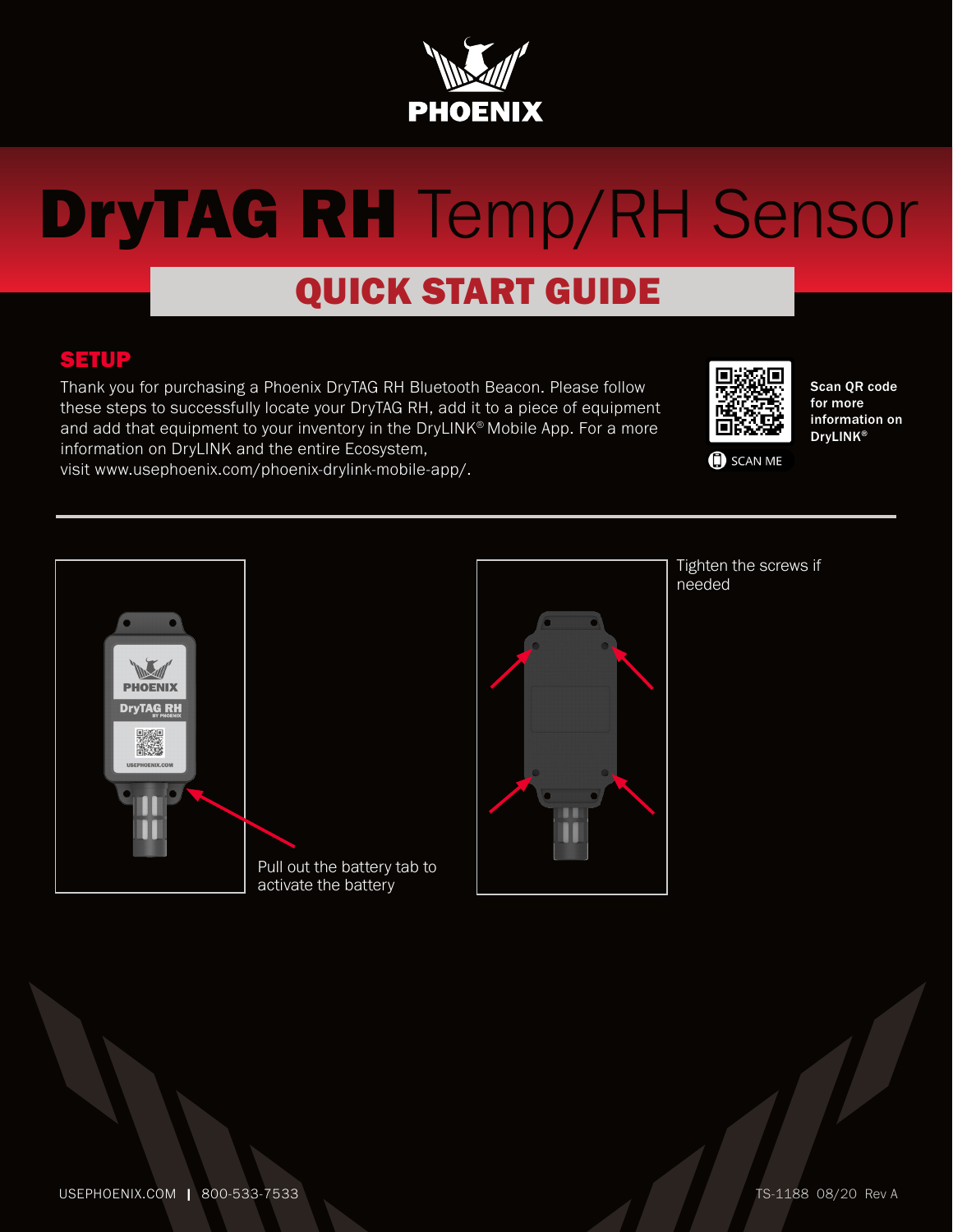## QUICK START GUIDE

The DryTAG RH can be permanently attached to the outlet of a dehumidifier or used as a standalone thermo-hygrometer to automate the readings for an affected area, unaffected area, or HVAC.

If you choose to mount the DryTAG RH on a dehumidifier, please see our mounthing instruction before continuing.

#### Adding your DryTAG RH in the DryLINK app

- Once the unit is mounted, open the DryLINK app.
- Add DryTAG RH to your inventory as a standalone thermo-hygrometer or as an outlet reader for any dehumidifier.

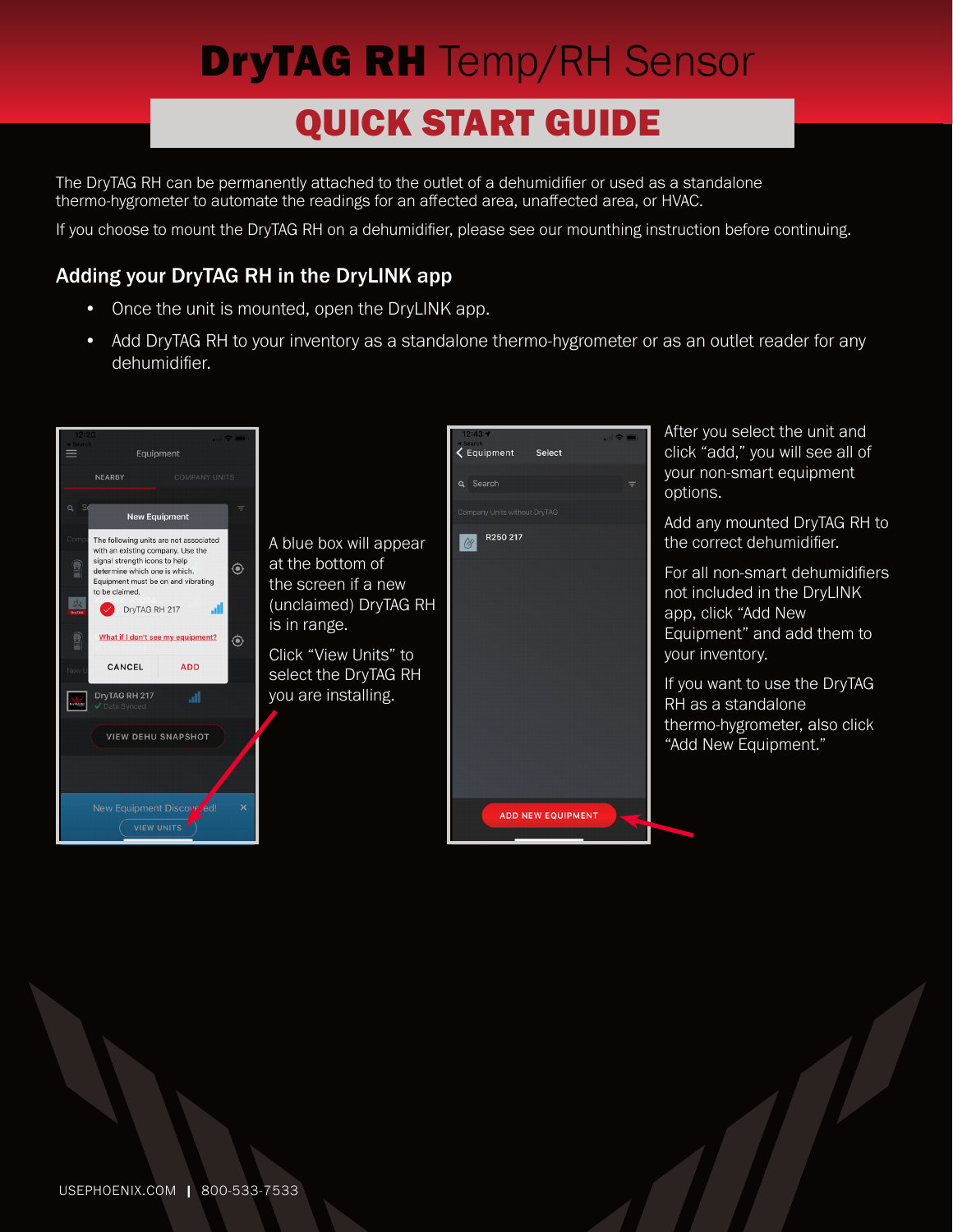### **QUICK START GUIDE**



After clicking "Add New Equipment" either select dehumidifier or meter and fill in the information.



If you select a dehumidifier to add the DryTAG RH to, you will see this screen. Click "OK."



After clicking "OK" it will become associated with the selected dehumidifier in your inventory and will provide readings automatically.